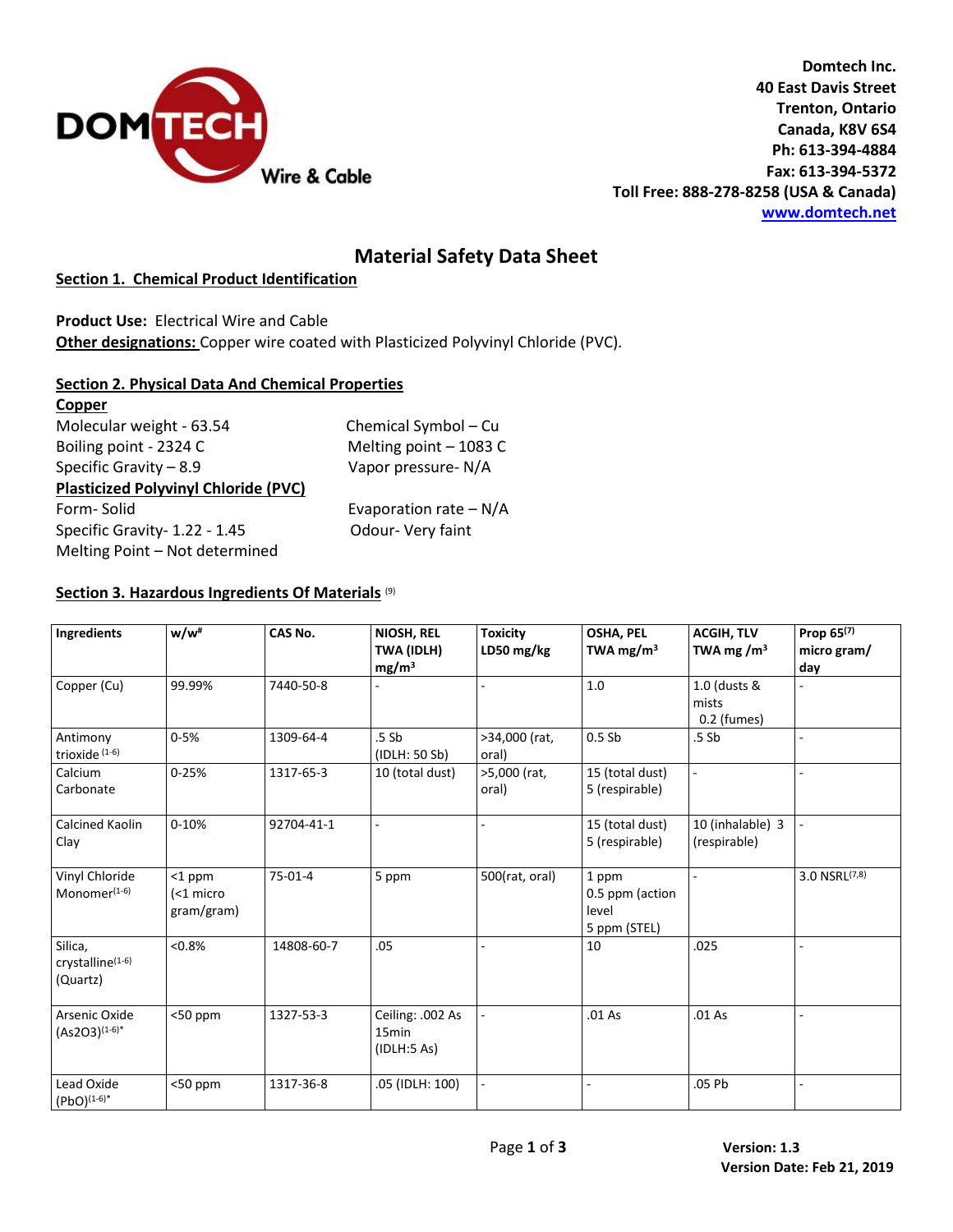TWA: time-weighted average. IDLH: immediately dangerous to life or health TLV: threshold limit value. REL: recommended exposure limit. PEL: permissible exposure limits. STEL: short term exposure limit. ACGIH: American Conference of Governmental Industrial Hygienists (US). NIOSH: National Institute of Occupational Safety and Health (US). OSHA: Occupational Safety and Health Administration (US).

# Copper is shown as a percentage of the copper conductors only; all other ingredients are shown as a percentage of the total of insulation and jacket coating materials.

\*Not intentionally added, bound in antimony trioxide and is not considered to be biologically available.

#### **Legislative foot notes:**

1.0 Ingredient listed on SARA Section 313 list of toxic chemicals.

2.0 Ingredient listed on the Pennsylvania Environmental Hazardous Substance List.

3.0 Ingredient listed on the Massachusetts Right to Know List.

4.0 Ingredient listed on the Ingredient Disclosure List of the Canadian Workplace Hazardous Materials information System(WHMIS).

5.0 Ingredient listed on the New Jersey Right to Know Hazardous Substance List.

6.0 California Proposition 65: WARNING This substance is on the List of Chemicals known to the State to cause Cancer or Reproductive Toxicity. 7.0 Proposition 65: No Significant Risk Level (NSRL) for Carcinogens and Maximum Allowable Dose Levels (MADL) for Chemicals Causing Reproductive Toxicity.

8.0 To exceed the exposure limit the ingestion rate for PVC compound would be greater than 3 grams per day.

9.0 Domtech Inc. Wire & Cable products do not contain any of Europe's "substances of very high concern" (SVHC), above a limit of 0.1 % w/w, on the candidate list published as per article 59 (10) of the European REACH regulation.

## **Section 4.0 Fire and Explosion Data**

## **Plasticized Polyvinyl Chloride (PVC)**

**Flash Point (Test Method)**: 182 °C (Cleveland open cup) **Auto Ignition Temperature: NA** 

**Flammable limits in air:** N/A

**Product of combustion:** The most important are carbon dioxide, carbon monoxide and hydrogen chloride. Traces of aromatic and aliphatic hydrocarbons may be found. Fumes are considered toxic. Copper if heated to a very high temperature may give off copper fumes.

**Fire Fighting Media and instructions:** Use water, dry powder, carbon dioxide or foam. Wear protective clothing and self contained respirator.

## **Section 5.0 Stability And Reactivity Data**

**Stability:** Stable **Self Polymerize:** No

## **Section 6.0 Hazards Identification**

## **Plasticized Polyvinyl Chloride (PVC)**

**Potential Acute Health risk:** Over exposure to dangerous ingredients (listed in Section 3) is improbable as they are bound in the matrix of the polymer. During thermal processing, volatile ingredients such as plasticizers may evaporate. These substance release odors, which under normal processing conditions, are considerably lower to the threshold limit values. However they may cause a slight irritation of the eyes and respiratory tract if ventilation is insufficient. **Potential Chronic Health effects:** No known chronic effect. Over exposure is improbable because the ingredients are bound in the matrix of the polymer.